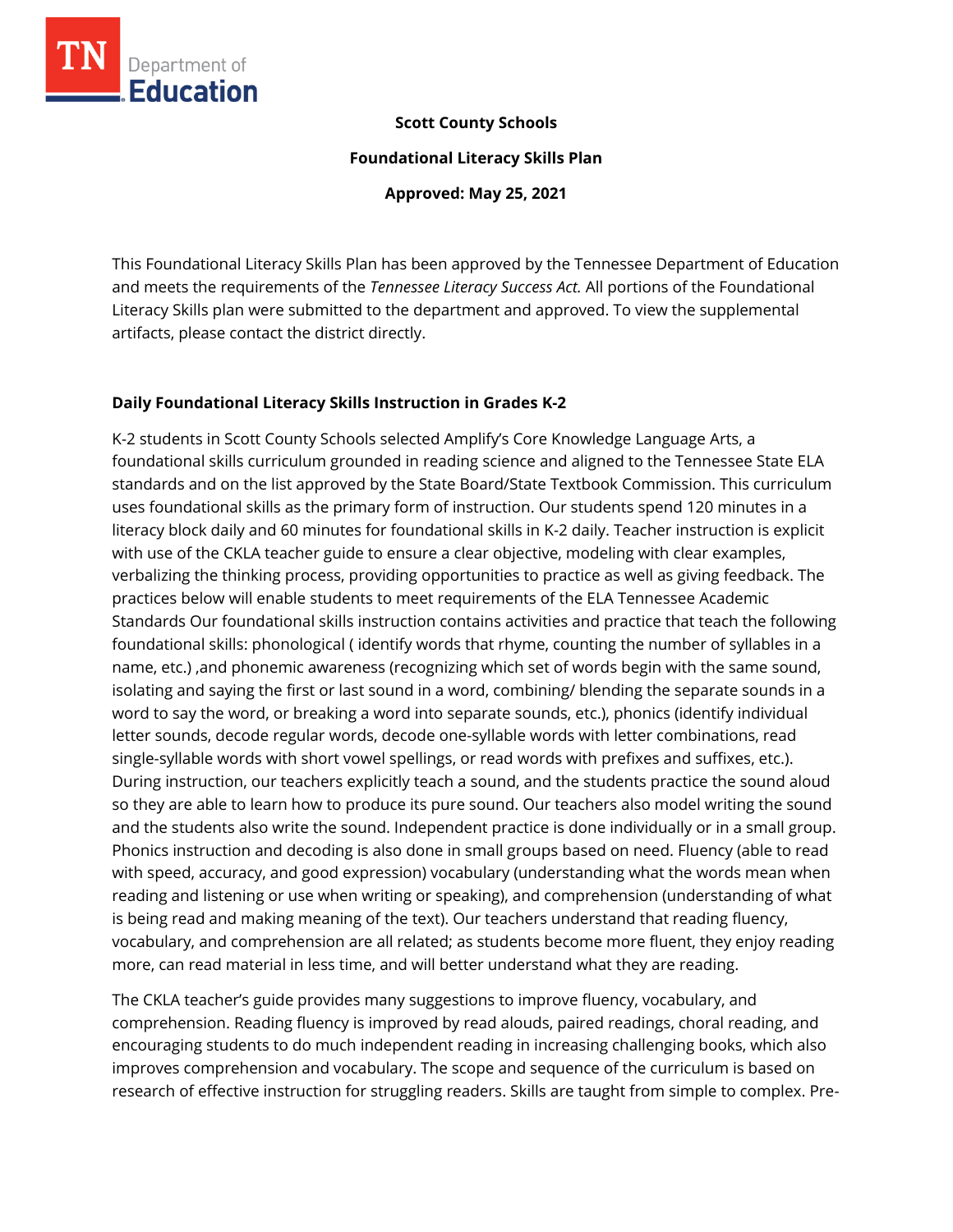skills should be taught before a new skill/strategy is taught, easy skills before more difficult ones, new skills at a realistic rate with enough review and practice. Our improvements for next year include providing a designated time for teachers to collaborate to solve problems, share ideas of what works for them, and discuss ways to develop and practice writing skills.

## **Daily Foundational Literacy Skills Instruction in Grades 3-5**

Scott County Schools has an integrated literacy block for grades in 3-5 in the science of reading and aligned to Tennessee ELA standards. Our curriculum materials, Core Knowledge Language Arts (CKLA), were selected from those approved by the State Textbook and Instructional Materials Quality Commission. During the integrated ELA block that meets an evidence-based approach to applying foundational skills within daily lessons, our students receive a total of 90 minutes of ELA instruction each day. Although the daily schedule is not the same each day, all daily instruction includes components for knowledge-building (to build and improve the ability to comprehend complex texts and apply that knowledge as they listen, read, write, think, and speak) for a minimum of 60 minutes per day and foundational skills instruction that includes fluency , grammar, morphology, spelling, and writing for at least 30 minutes per day. Our adopted curriculum also engages students in work around fluency, vocabulary, and comprehension. The fluency, vocabulary, and comprehension skills are not taught in isolation, but are embedded within the lesson to ensure continuity, cohesion, and connection.

A daily lesson sequence in grades 3-5 CKLA may include briefly activating prior knowledge and read independently and/or aloud in partners or whole group. After the daily read aloud (or independent reading in on-grade level, complex text), the students may summarize the content (through a thinkpair-share model), unpack the most essential vocabulary ("word work") respond to a series of scaffolded questions with both discussion and writing and write a response to an inferential question that requires students to use evidence from the text to support their answer. Students also receive vocabulary instruction where teachers provide explicit support for vocabulary needed to access the complex text. In some lessons, the students may study the root words to understand how they can use parts of words to determine meaning. Students use their word knowledge as they engage in group discussion and writing activities. So foundational skills instruction is embedded in all aspects of this 90-minute block and is dedicated to developing students' holistic literacy approach to fluency, vocabulary, and comprehension coherently as recommended by research.

We would like to improve next year by improving the pacing of ELA lessons in grades 3-5 are getting their full practice time for reading, writing, and discussion.

### **Approved Instructional Materials for Grades K-2**

Amplify - K-5 Core Knowledge Language Arts

### **Approved Instructional Materials for Grades 3-5**

Amplify - K-5 Core Knowledge Language Arts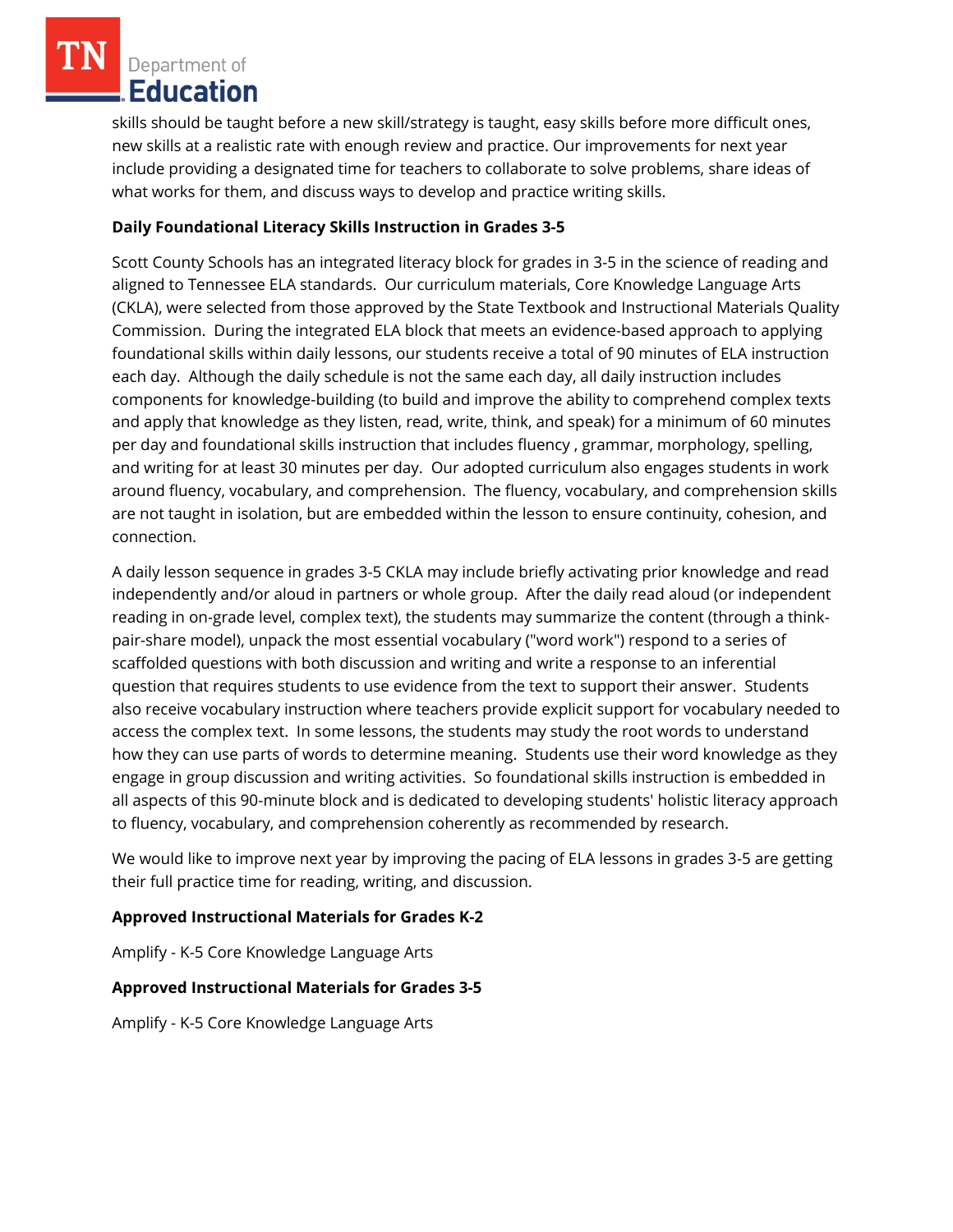#### **Additional Information about Instructional Materials**

Wonders from McGraw Hill is our ELA supplementary in K-2.

# **Universal Reading Screener for Grades K-5. This screener complies with RTI<sup>2</sup>and Say Dyslexia requirements.**

The Scott County School District administers the NWEA MAPS Universal Screening tool three times per year to assess students in grades K-8 in both reading and math. EasyCBM is used for progress monitoring. EasyCBM complies with RTI2 and Say Dyslexia requirements. STAR Early Literacy is used to assess reading and math in the fall, winter, and spring for Pre-K.

### **Intervention Structure and Supports**

In the fall, students are given a universal screener to determine which students have a significant reading deficiency or are "at-risk." score between the 0-25th percentile. The data team, made up of the classroom teacher, principal, instructional coach, and RTI2 director and meet every 4 1/2 weeks and review universal screener data to determine which students' need to be placed in Tier II or Tier III reading intervention or if a change in placement or interventionist needs to be addressed. The data team also looks at other variables( attendance, engagement) Students who perform between the 11th and 25th percentile are placed into Tier II intervention and students who perform at the 10th percentile or below are placed into Tier III intervention. Students classified as Tier II or Tier III are given a diagnostic assessment to determine specific deficits in order to best assign students to a small group with an intervention that will narrow skill gaps. Students receive daily, small-group intervention during a grade-level time in the master schedule just for RTI. When students are in their RTI groups, they work on activities and assignments that make them stronger in that skill. For example students who need instruction in comprehension may read a new text and answer scaffolded questions, all related to the knowledge-building nit they are studying in Tier I instruction.

Our students are also screened using additional survey level assessments to determine if they have characteristics of dyslexia. Students wo do demonstrate those characteristics receive intensive intervention as outlined in the Say Dyslexia Law using programs that meet the law's requirements. Our district uses a research-based supplemental program as one intervention for students students with characteristics of dyslexia. Our district notifies families of students who demonstrates characteristics of dyslexia and the program used to support those students, as it is based on the Orton-Gllingham appoach of systematic, explicit, sequential phonics-based instruction and is considered a strong support for those students.

Reading Mastery and Corrective Reading are some of the intervention materials used to remediate students in the intervention groups. CKLA, our ELA curriculum contains an assessment and remediation guide in which teachers can find activities that directly address targeted skill gaps. These can be tailored to the needs of the RTI group of students.

The CKLA Assessment and Remediation Guide provides multiple additional resources for teachers to use as they support students on their path to mastery of grade-level foundational skills such as samples of lessons provided along with lesson templates to guide planning lessons that meet specific needs of individual students/groups.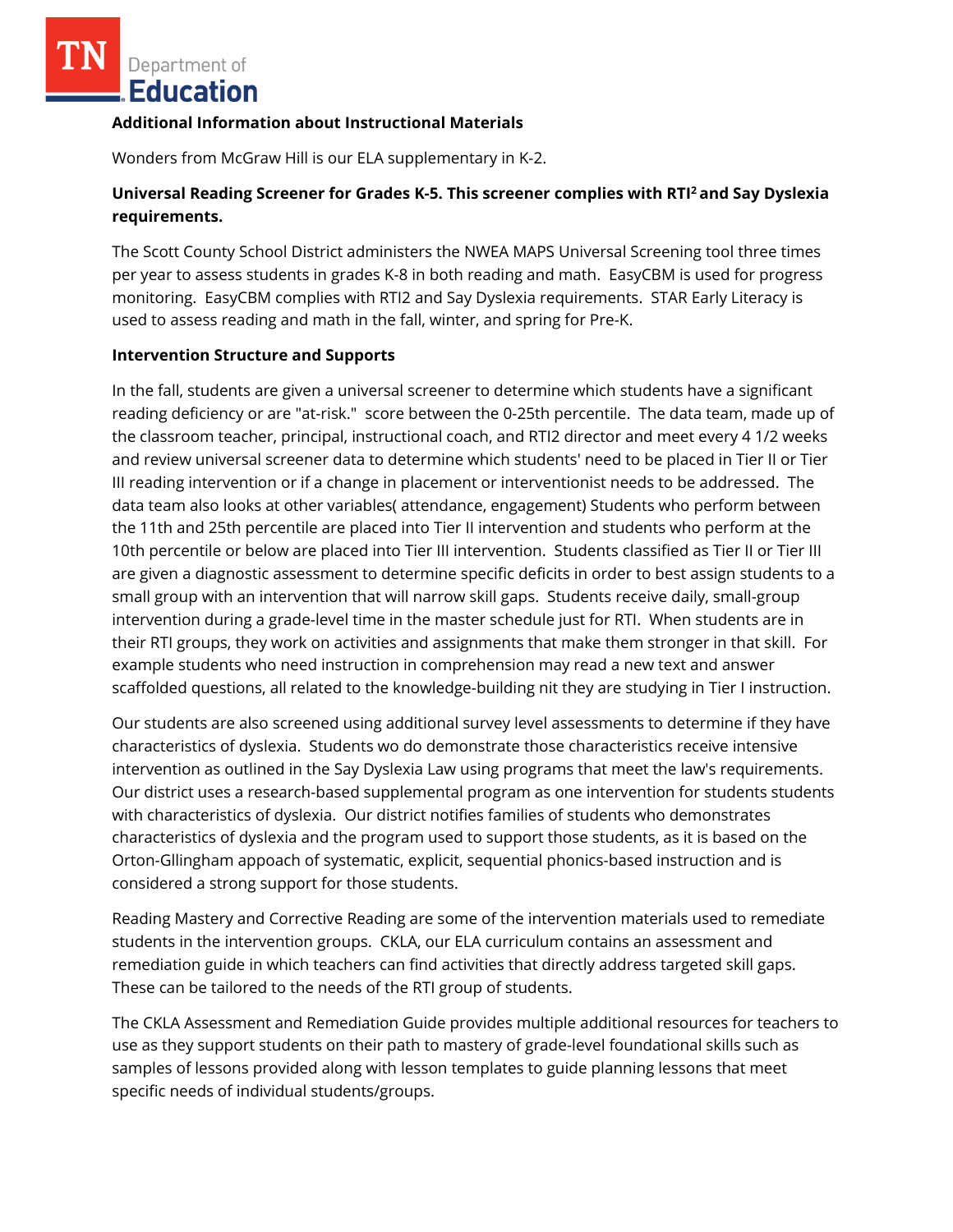Word/Chaining Lists, articles for reteaching which are engaging and designed to be teacherfacilitated, and games for reinforcement to help students apply and practice targeted skills. Additional resources such as comprehension thinking and reading charts, sound articulation charts, decoding strategies, and a concepts of print checklist.

Besides receiving additional instruction, students also complete Easy CBM progress monitoring probes weekly. The results of the progress monitoring probes along with the data team's recommendations are used to adjust each student's intervention plan. Some examples of changes made to the plan to support struggling readers are: changes to the skill, changes to the intervention materials, the intervention time (early in the day or later in the afternoon), the person implementing the intervention materials, the student grouping strategy, and preferential seating.

# **Parent Notification Plan/Home Literacy Reports**

The Scott County School District notifies parents of students in grades K-5 if their child is "at-risk" for a significant reading deficiency based in the results of the NWEA MAPS universal screening tool. A parent notification letter is sent home directly following the first data team meeting in which students who perform at the 25th percentile and below are placed into a Tier II or Tier III intervention. The parent letter explains that the student is administered the universal screening tool three times per year and that the child is experiencing challenges.

The letter identifies the skill area in which the student is struggling (phonological awareness, phonics, reading fluency, reading comprehension, or written expression). The letter also identifies the intervention used, the tier placement, the amount of time each day the student will spend receiving reading intervention, an explanation of how the intervention will be implemented, and some tips for the parent or guardian to help the student at home. The letter also explains the importance of being proficient in reading by the end of their third grade. The initial parent letter is sent home when a student qualifies for intervention. An additional letter is sent home monthly, after each data meeting, to inform the parents of the student's progress.

In addition to the initial parent letter, we plan to send home NWEA MAPS family report that includes an explanation of how to read the scores. Both the initial parent letter and the NWEA MAPS family report will be sent home when a student performs at the 25th percentile and below.

The classroom teacher will provide no-cost reading activities to families to support their child at home. The activities will be aligned to the students' area of deficiency and/or grade level content. The letter does remind the parent/guardian to contact the teacher for activities to be completed at home.

# **Professional Development Plan**

Teachers in our district will participate in the free and optional Reading 360 Early Literacy Training series developed by the TN Department of Education. Our plan for providing PD for all K-5 teachers is as follows:

April/May 2021 - All teachers in grades Pre-K-5 will engage in Week 1 of the Early Literacy Training series,